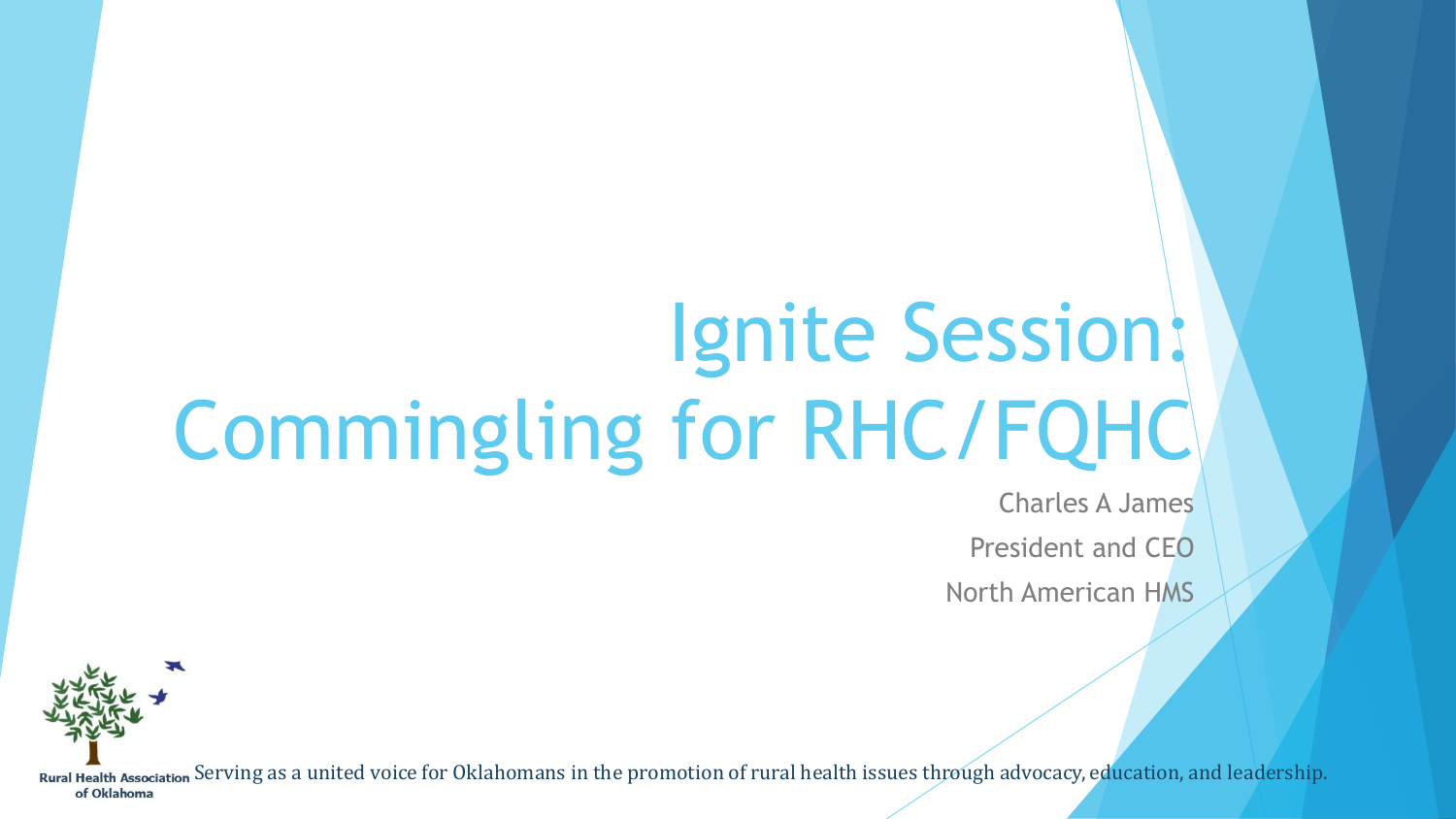# Commingling - Definitions

**Commingling** *Combining things into one body.*

The term *commingling* is most often applied to funds or assets. When a fiduciary, a person entrusted with the management of funds other than his or her own in trust, mixes trust money with that of others, the fiduciary is commingling funds and thereby breaching his or her fiduciary duty.

A member of a corporation's board of directors commingles funds when he or she mixes personal funds with the funds of the corporation. An attorney who commingles his or her money with money belonging to a client is violating the ethics of the legal profession.

West's Encyclopedia of American Law, edition 2. Copyright 2008 The Gale Group, Inc. All rights reserved.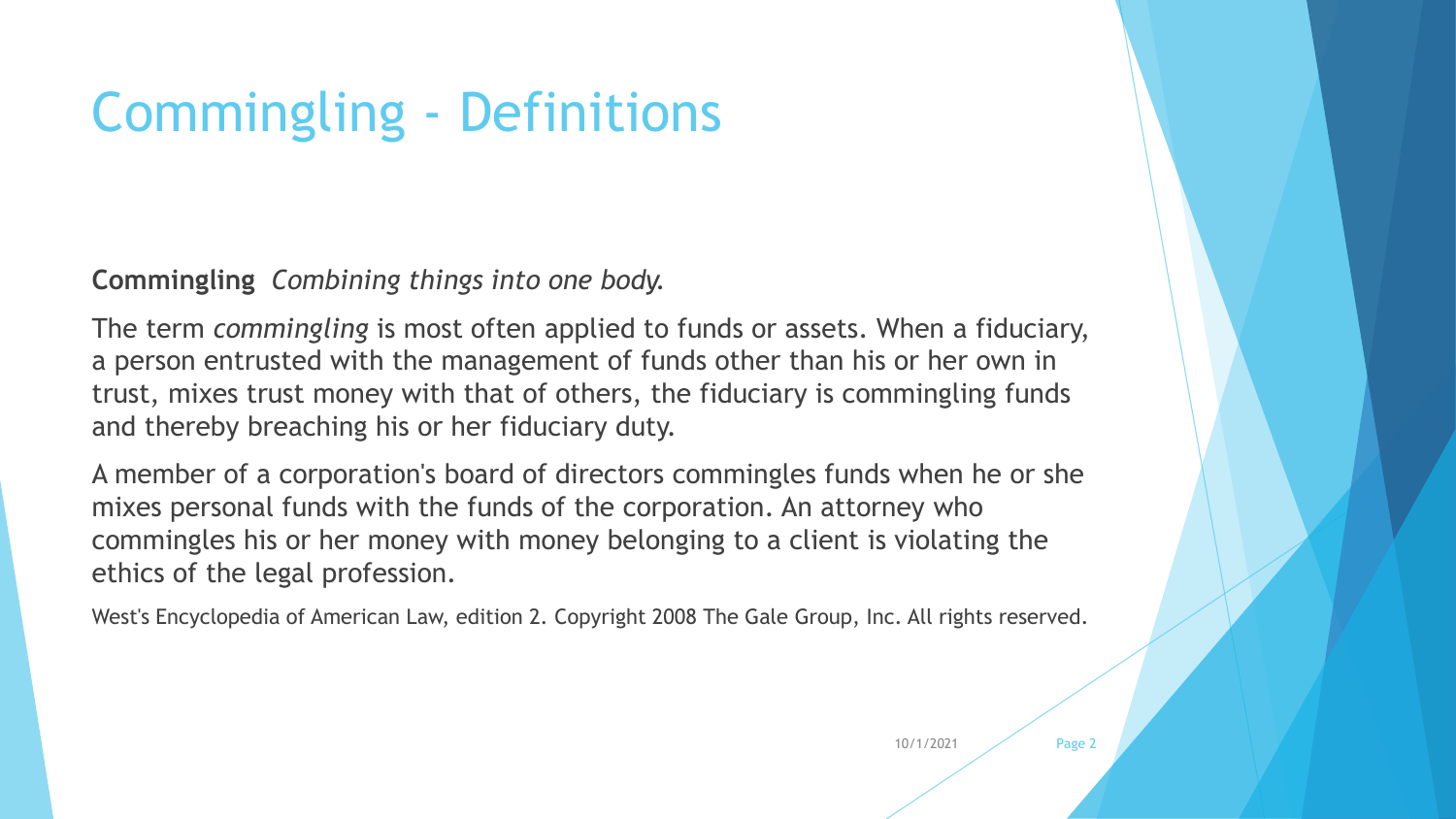# Section 100: Commingling

"Commingling refers to the sharing of RHC or FQHC space, staff (employed or contracted), supplies, equipment, and/or other resources with an onsite Medicare Part B or Medicaid fee-for-service practice operated by the same RHC or FQHC physician(s) and/or non-physician(s) practitioners.

"RHCs and FQHCs must maintain and provide adequate cost data based on financial and statistical records that can be verified by qualified auditors."

RHCs and FQHCs must identify and remove from allowable costs on the Medicare cost report all costs associated with the provision of non-RHC/FQHC services such as space, equipment, supplies, facility overhead, and personnel."

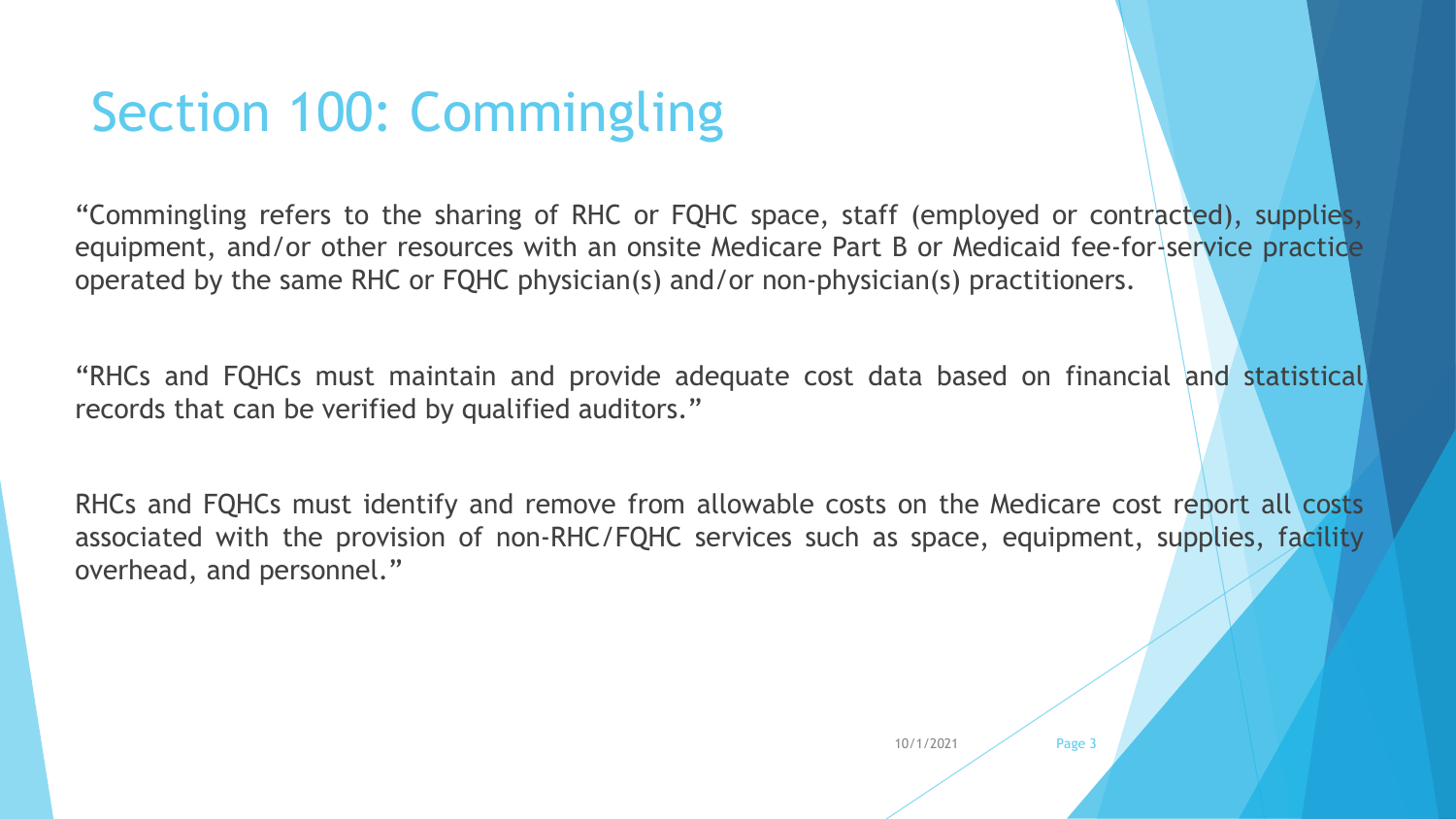### Section 100: Duplicate Medicare/Medicaid Reimbursement

Duplicate Medicare or Medicaid reimbursement (including situations where the RHC or FQHC is unable to distinguish its actual costs from those that are reimbursed on a fee-for-service basis),

Selectively choosing a higher or lower reimbursement rate for the services.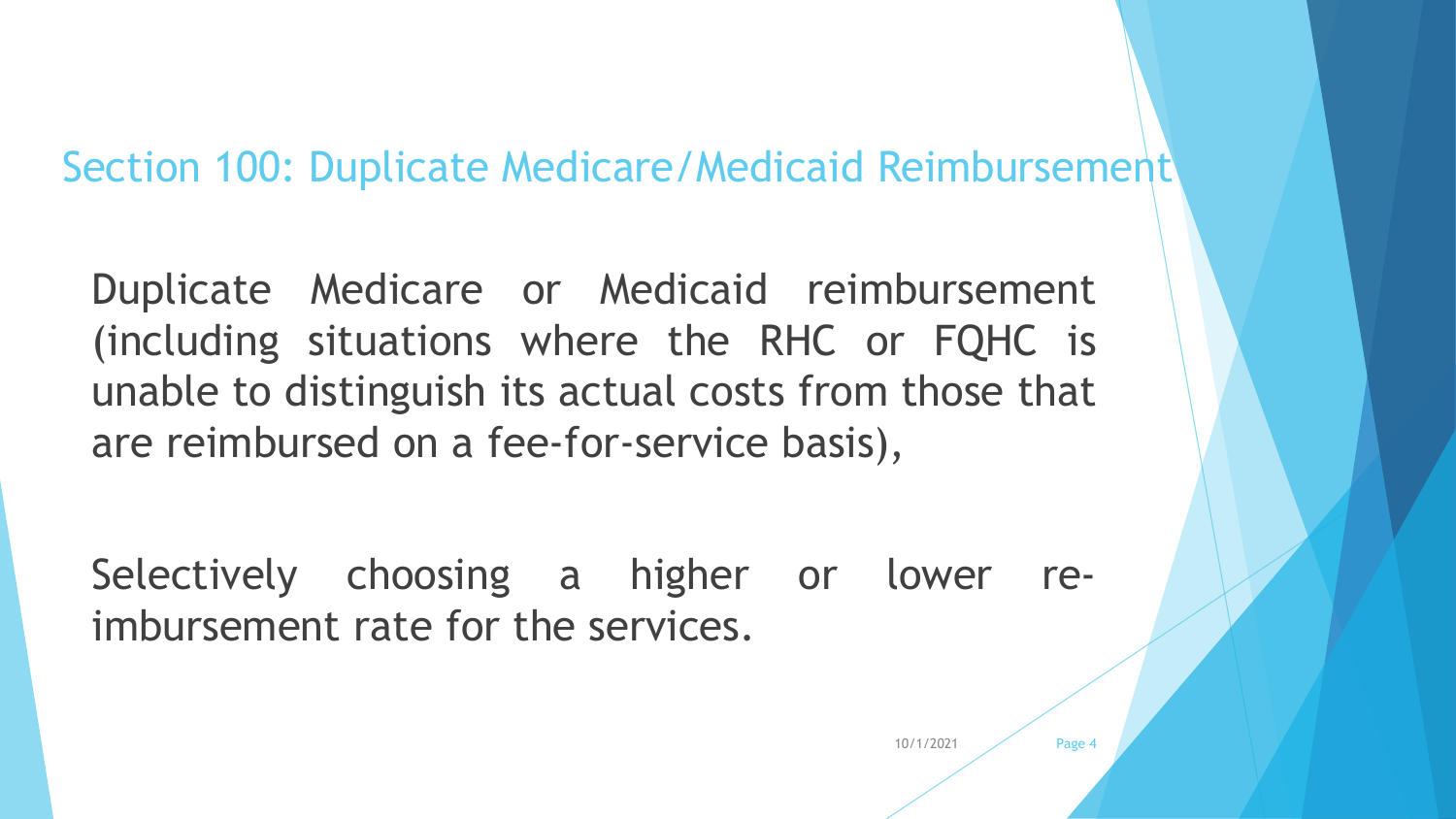## Section 100: Treatment Space

"RHC and FQHC practitioners may not furnish or separately bill for RHC or FQHC- covered professional services as a Part B provider in the RHC or FQHC, or in an area outside of the certified RHC or FQHC space such as a treatment room adjacent to the RHC or FQHC, during RHC or FQHC hours of operation."

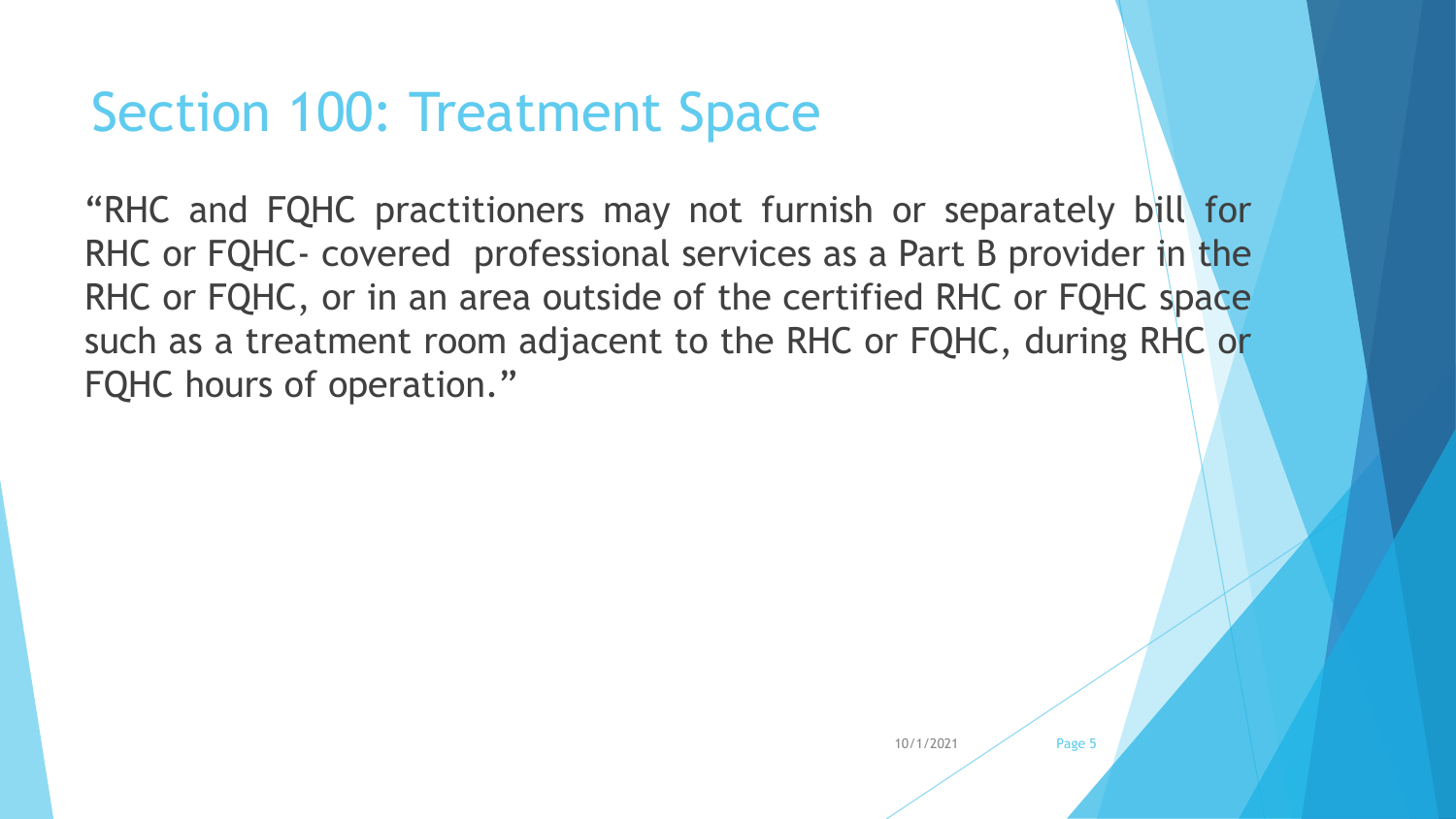# Section 60: Non RHC/FQHC Services

RHCs and FQHCs *must be primarily engaged in furnishing primary care services\*,* but may also furnish certain services beyond the scope of the RHC or FQHC benefit. [such as laboratory services or the technical component of an RHC or FQHC service.]

- [Non-RHC] services *must be billed separately* (not by the RHC or FQHC) to the appropriate A/B MAC under the payment rules that apply to the service.
- $\checkmark$  RHCs and FQHCs must identify and remove allowable costs on the Medicare cost report all costs associated with the provision of non-RHC/FQHC services such as space, equipment, supplies, facility overhead, and personnel.

### **Main Point**: Non-RHC services are NOT commingling.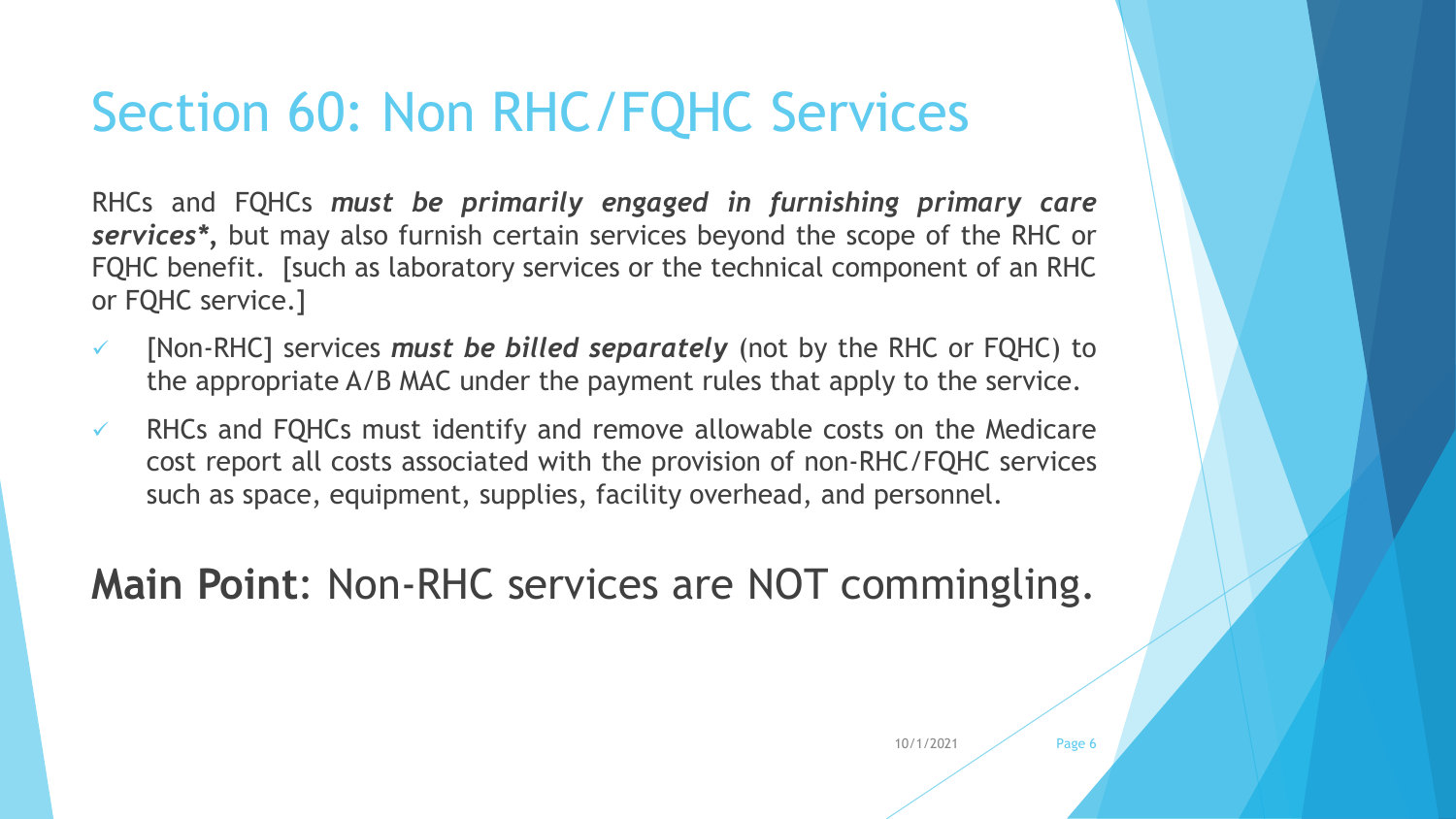# RHC Hours vs Non-RHC Hours

Non-RHC hours *may* be established to provide professional or other services which will NOT be billed as RHC (UB04/AIR Payment).

- The entire RHC must be non-Rural Health during these hours.
- $\checkmark$  Non-RHC hours must be "carved-out" of the cost report.
- $\checkmark$  Non-RHC hours must be posted on the front door, and in the RHC manual.
- $\checkmark$  State Agency notification is recommended. Most states will say it is required.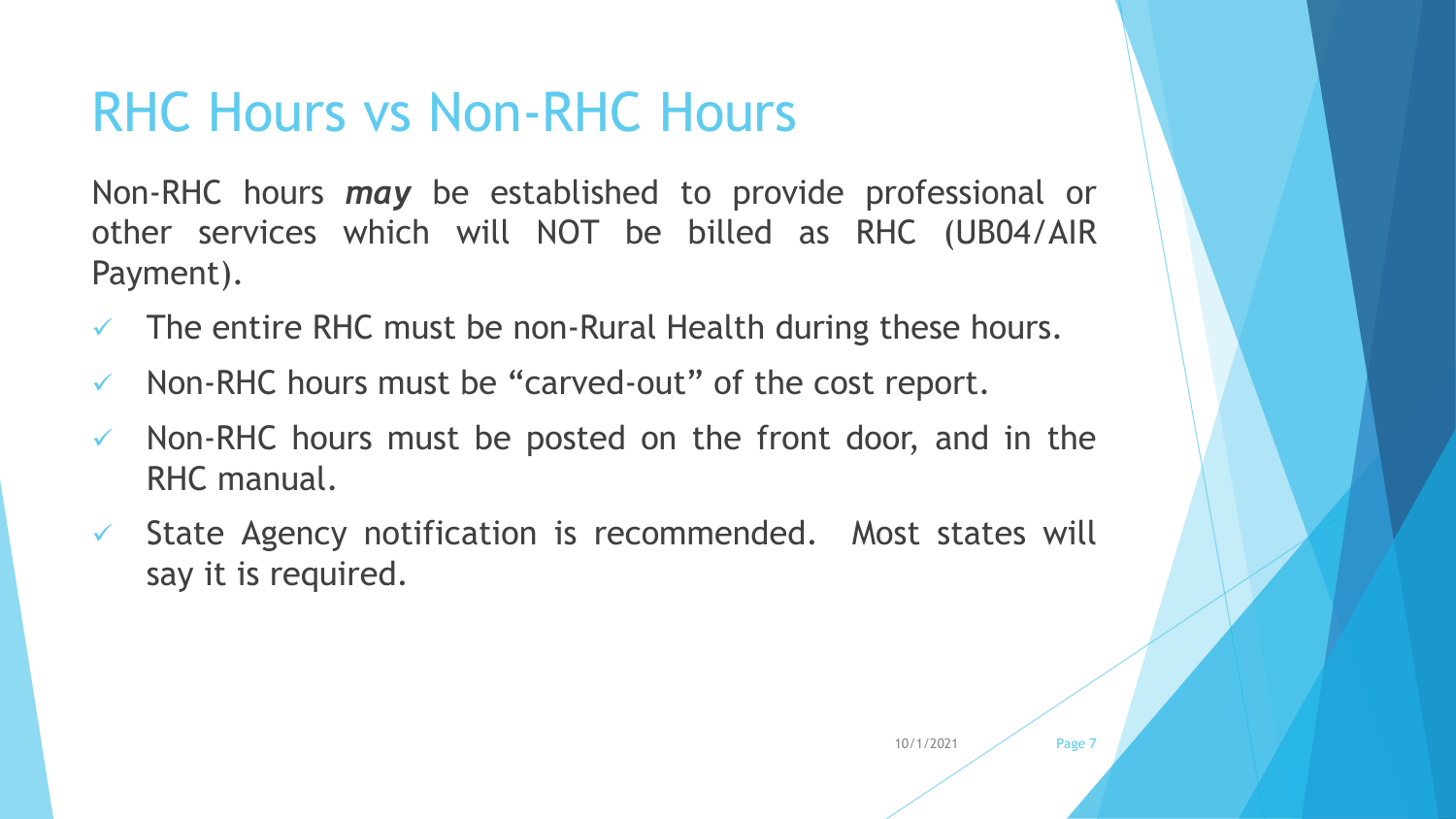### Non-RHC Hours: Questions to Ask BEFORE Implementation

- Why? What is your goal? Is it because these are paid better under non-RHC?
- $\checkmark$  Is the carve-out being used to bill services that are incident-to RHC encounters?
- $\checkmark$  What is the actual volume and reimbursement of the services that you are seeking to carve-out? Are you comparing clinic charge amounts with the AIR or actual payments?
- $\checkmark$  Can these be billed under RHC and eliminate the compliance risk?

**Take Away**: Are you sure you want to do that?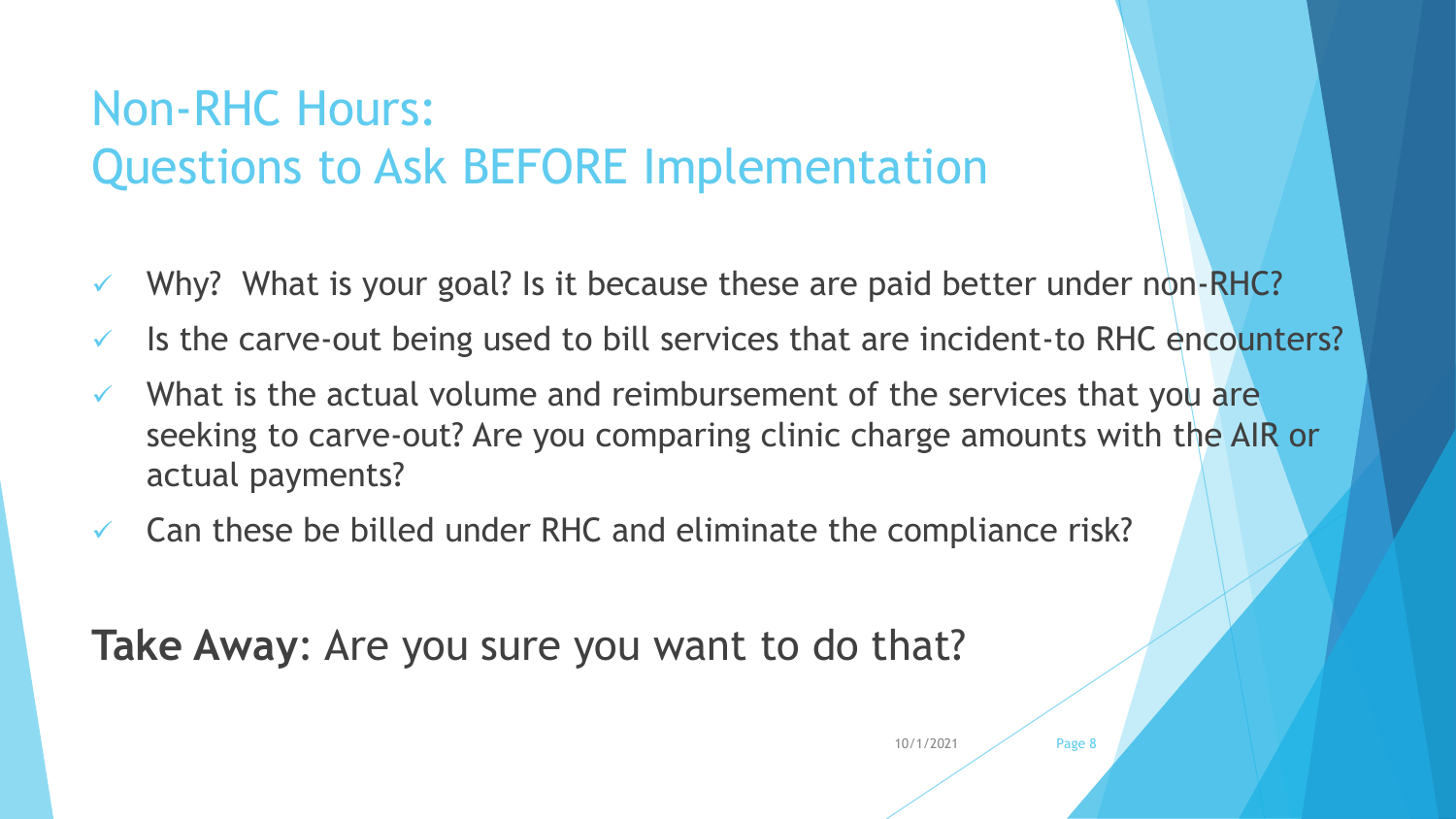# Two Options for Specialists

### Totally Separate Providers

- Providers Rent space, bring staff, Perform their own billing.
- RHC carves out space and overhead from the cost report.
- Provider-based: signage MUST indicate these are NOT RHC providers, but are visiting from an outside practice.

### Integrated into RHC/FQHC

- Any qualified provider (MD, DO, NP, PA) can see patients in an RHC.
- Specialists provide E/M services in an RHC.
- $\checkmark$  Bill as RHC providers.
- No carve-out or physical service separation.
- No Compliance Risk.
- What ARE Primary Care services?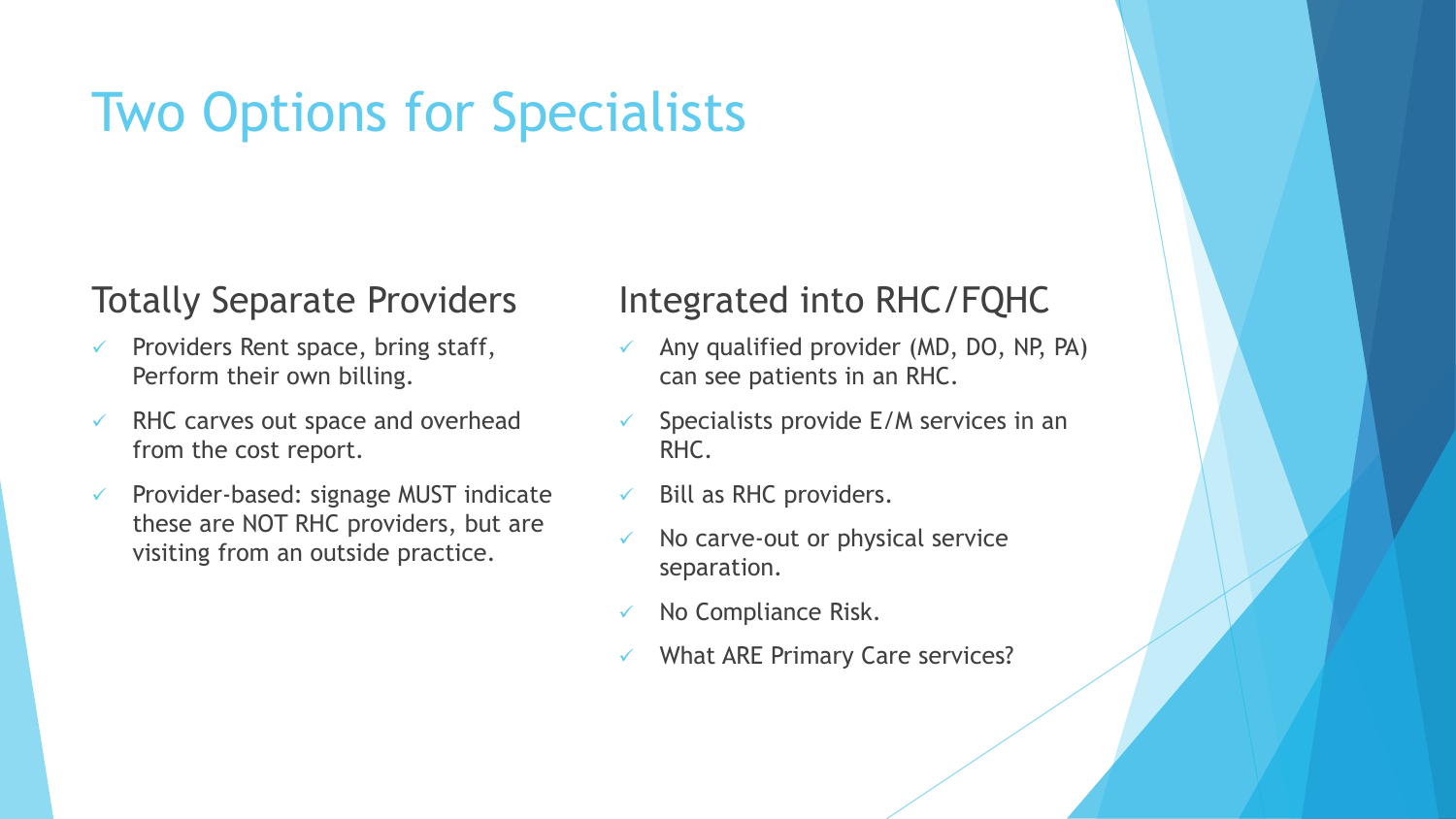# Separate RHC, BH, and Specialty Clinic(s): Floor Plan Example

- **The RHC shares waiting space and reception** areas with Behavioral Health and Specialty Clinics.
- The patient treatment areas are totally separate from one another.
- $\blacktriangleright$  Each clinic has their own patient registration and check-out personnel, indicated by signage.
- The clinics function operationally as separate practices, other than sharing waiting and reception space.

#### **Floor Plan**

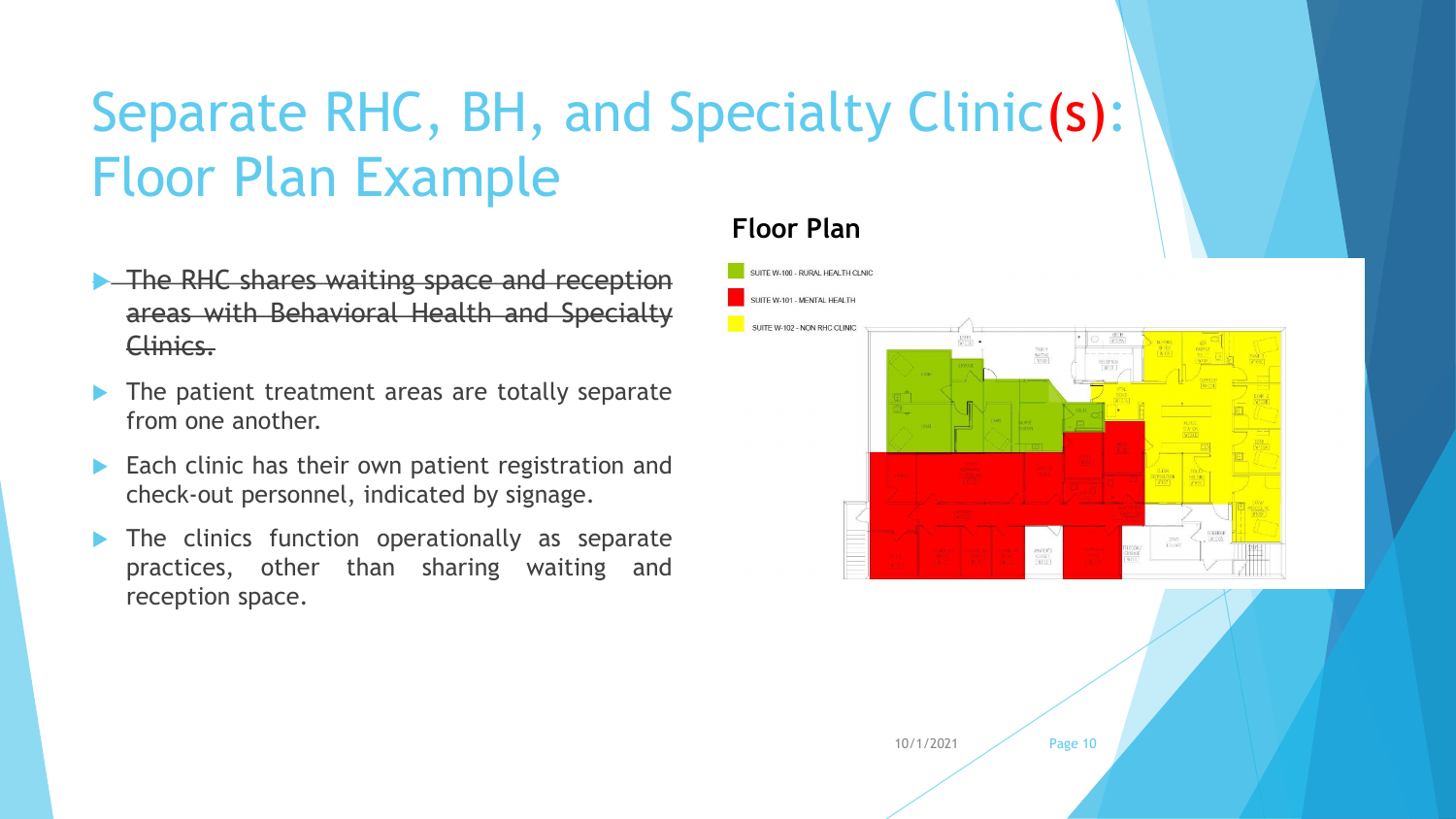# Cost Allocation Methods!!

- The A/B MAC has the authority to determine acceptable accounting methods for allocation of costs between the RHC or FQHC and another entity.
- *In some situations, the practitioner's employment agreement will provide a useful tool to help determine appropriate accounting.*